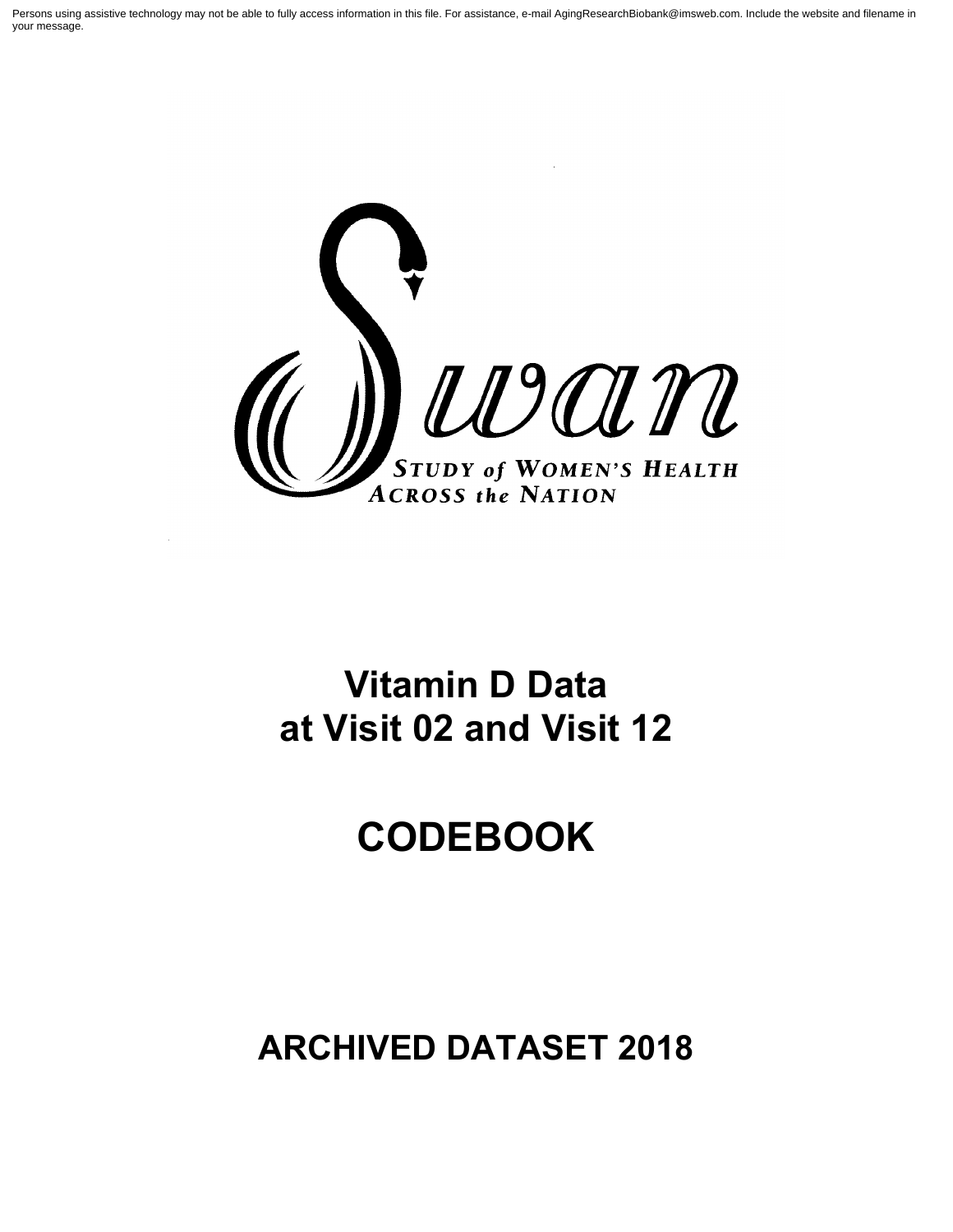### **PAGE INTENTIONALLY BLANK**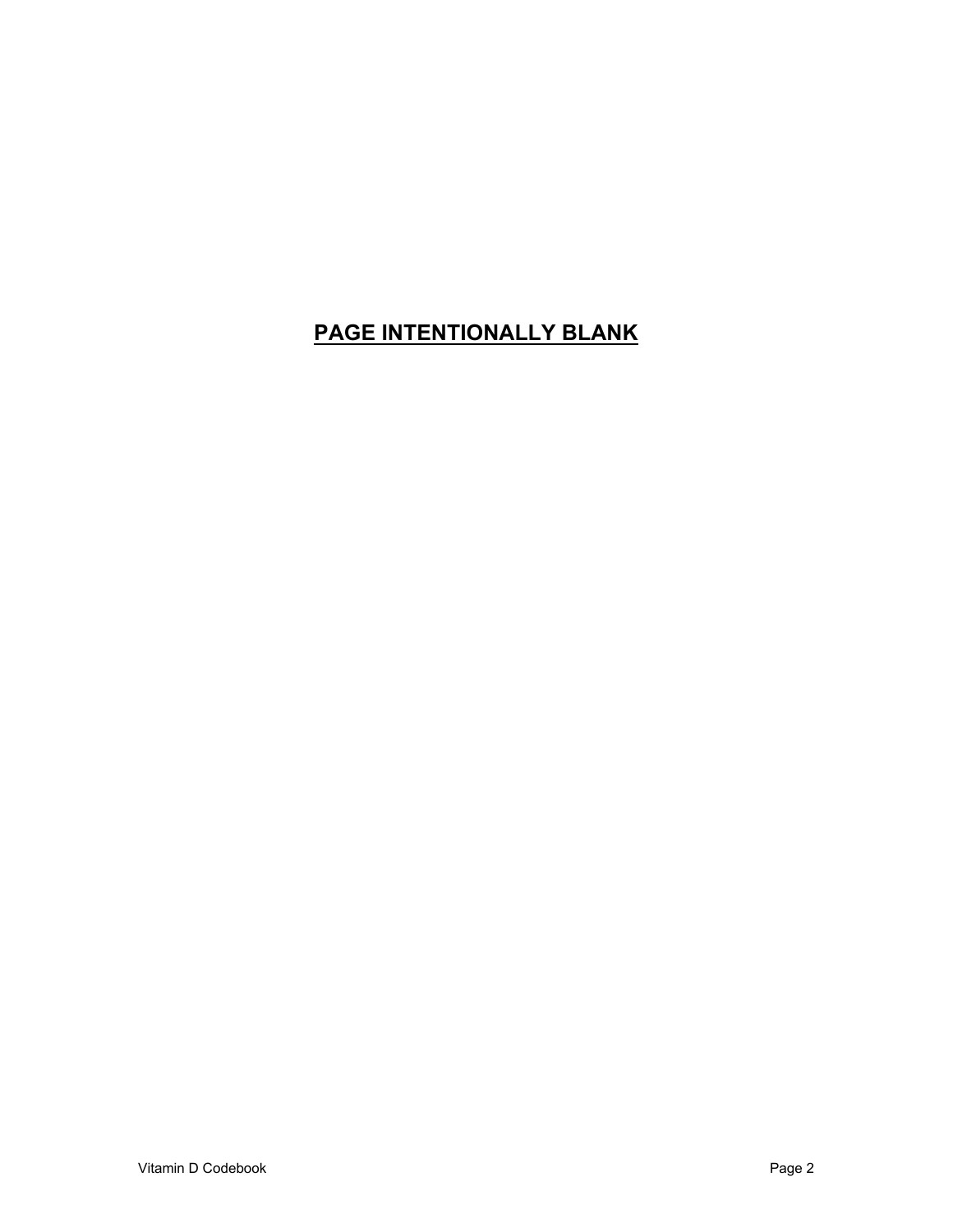#### **DOCUMENTATION FOR THE PUBLIC-USE SWAN VISIT 02 AND VISIT 12 VITAMIN D DATASET**

#### *Who is included in the frozen data set***:**

The CLASS laboratory (CLASS) provided previously thawed serum from the SWAN Visit 02 and Visit 12 specimen collection to the Massachusetts General Hospital Pathology Service (Path Lab) for Vitamin D testing. The Path Lab measured 25-OH-VitD3 and D2 by liquid chromatography–mass spectrometry (LC-MS/MS). Values were quantified individually and reported as a sum and accompanied by a clinical reference range to the sum.

The sample size by clinic visit is as follows:

N = 2301 at Visit 02

N = 1946 at Visit 12

#### *Quantity not sufficient (QNS) samples:*

**V02:** 353 of the original serum samples shipped to the Path Lab from CLASS were deemed Quantity Not Sufficient (QNS). Additional samples were identified and shipped for all but 52 participants.

**V12:** 70 of the samples shipped to the Path Lab were deemed QNS and no replacements were sent from CLASS to MGH.

#### *Unaccounted samples:*

**V02:** 144 serum samples on the CLASS picklist/shipment list were not assayed because these serum samples were never received and therefore CLASS was unable to locate them. Another 23 participants were identified as having had blood drawn at V02 but these participants were not selected for shipment by CLASS because the samples were unidentified (no ID or Visit) in the CLASS database.

**V12:** 11 samples were on the CLASS picklist/shipment list but assay values for these participants were not included in the final dataset. The Path Lab indicated that serum samples for these 11 samples were never received and CLASS was unable to locate them.

#### *Data Cleaning:*

In the instances where the values for either Total 250 HD or OH D3 are <3, the value has been set to 2.9. Total 25-OH-VitD is included as a created variable. All Vitamin D variables are presented in units of ng/mL. The following code was used to convert character variables to numeric:

```
TOTAL = TOTAL 25OHD * 1; *Because it was character;
IF TOTAL_25OHD = '<3' THEN TOTAL = 2.9; 
OHD3 = OHD3 CHAR * 1;
IF OHD3 CHAR = '<3' THEN OHD3 = 2.9;
```
Please Note: Vitamin D2 values were NOT converted to numeric as most were <3.

#### *Variables included in the dataset:*

The assigned participant ID has been replaced with a randomly generated ARCHID in order to protect participant privacy. Day of collection (COLLDAY) is given in days from interview date at baseline. A variable describing the race/ethnicity of participants (RACE) and study site (SITE) were added from the Screener dataset.

QNS\_Dilution indicates samples that were run in dilution. These were small sample amounts that required dilution in order to run the assays.